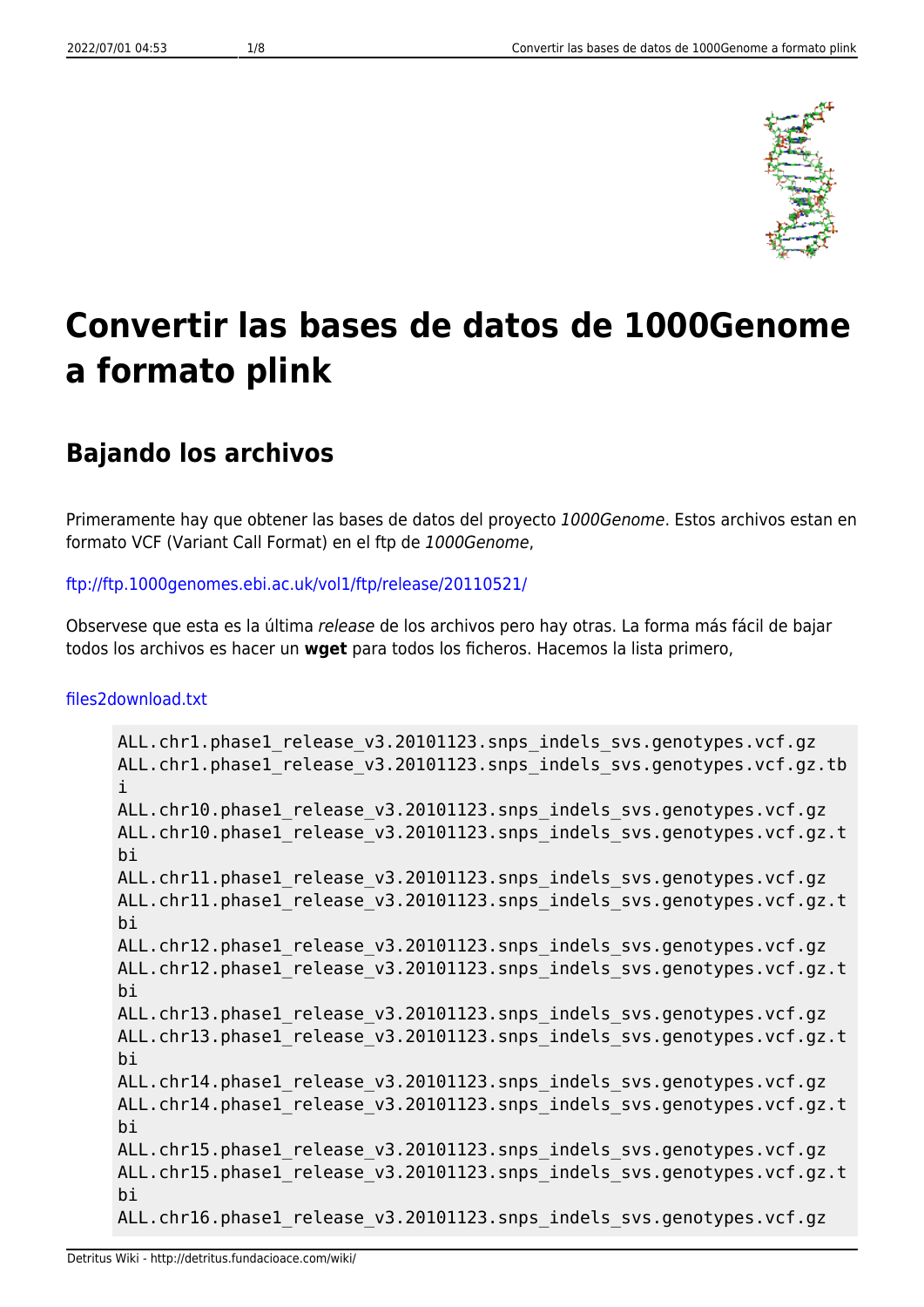ALL.chr16.phase1 release v3.20101123.snps indels svs.genotypes.vcf.gz.t bi ALL.chr17.phase1 release v3.20101123.snps indels svs.genotypes.vcf.gz ALL.chr17.phase1 release v3.20101123.snps indels svs.genotypes.vcf.gz.t bi ALL.chr18.phase1 release v3.20101123.snps indels svs.genotypes.vcf.gz ALL.chr18.phase1\_release\_v3.20101123.snps\_indels\_svs.genotypes.vcf.gz.t bi ALL.chr19.phase1 release v3.20101123.snps indels svs.genotypes.vcf.gz ALL.chr19.phase1 release v3.20101123.snps indels svs.genotypes.vcf.gz.t bi ALL.chr2.phase1\_release\_v3.20101123.snps\_indels\_svs.genotypes.vcf.gz ALL.chr2.phase1 release v3.20101123.snps indels svs.genotypes.vcf.gz.tb i ALL.chr20.phase1 release v3.20101123.snps indels svs.genotypes.vcf.gz ALL.chr20.phase1 release v3.20101123.snps indels svs.genotypes.vcf.gz.t bi ALL.chr21.phase1 release v3.20101123.snps indels svs.genotypes.vcf.gz ALL.chr21.phase1 release v3.20101123.snps indels svs.genotypes.vcf.gz.t bi ALL.chr22.phase1 release v3.20101123.snps indels svs.genotypes.vcf.gz ALL.chr22.phase1 release v3.20101123.snps indels svs.genotypes.vcf.gz.t bi ALL.chr3.phase1 release v3.20101123.snps indels svs.genotypes.vcf.gz ALL.chr3.phase1\_release\_v3.20101123.snps\_indels\_svs.genotypes.vcf.gz.tb i ALL.chr4.phase1 release v3.20101123.snps indels svs.genotypes.vcf.gz ALL.chr4.phase1 release v3.20101123.snps indels svs.genotypes.vcf.gz.tb i ALL.chr5.phase1 release v3.20101123.snps indels svs.genotypes.vcf.gz ALL.chr5.phase1 release v3.20101123.snps indels svs.genotypes.vcf.gz.tb i ALL.chr6.phase1 release v3.20101123.snps indels svs.genotypes.vcf.gz ALL.chr6.phase1 release v3.20101123.snps indels svs.genotypes.vcf.gz.tb i ALL.chr7.phase1 release v3.20101123.snps indels svs.genotypes.vcf.gz ALL.chr7.phase1 release v3.20101123.snps indels svs.genotypes.vcf.gz.tb i ALL.chr8.phase1\_release\_v3.20101123.snps\_indels\_svs.genotypes.vcf.gz ALL.chr8.phase1\_release\_v3.20101123.snps\_indels\_svs.genotypes.vcf.gz.tb i ALL.chr9.phase1 release v3.20101123.snps indels svs.genotypes.vcf.gz ALL.chr9.phase1 release v3.20101123.snps indels svs.genotypes.vcf.gz.tb i

**Nota:** Los archivos .tbi son los indices que usan las herramientas de procesamiento de VCF para poder leer mas rapidos las DBs. Los he puesto aqui para que no sorprenda su existencia.

y despues la bajamos,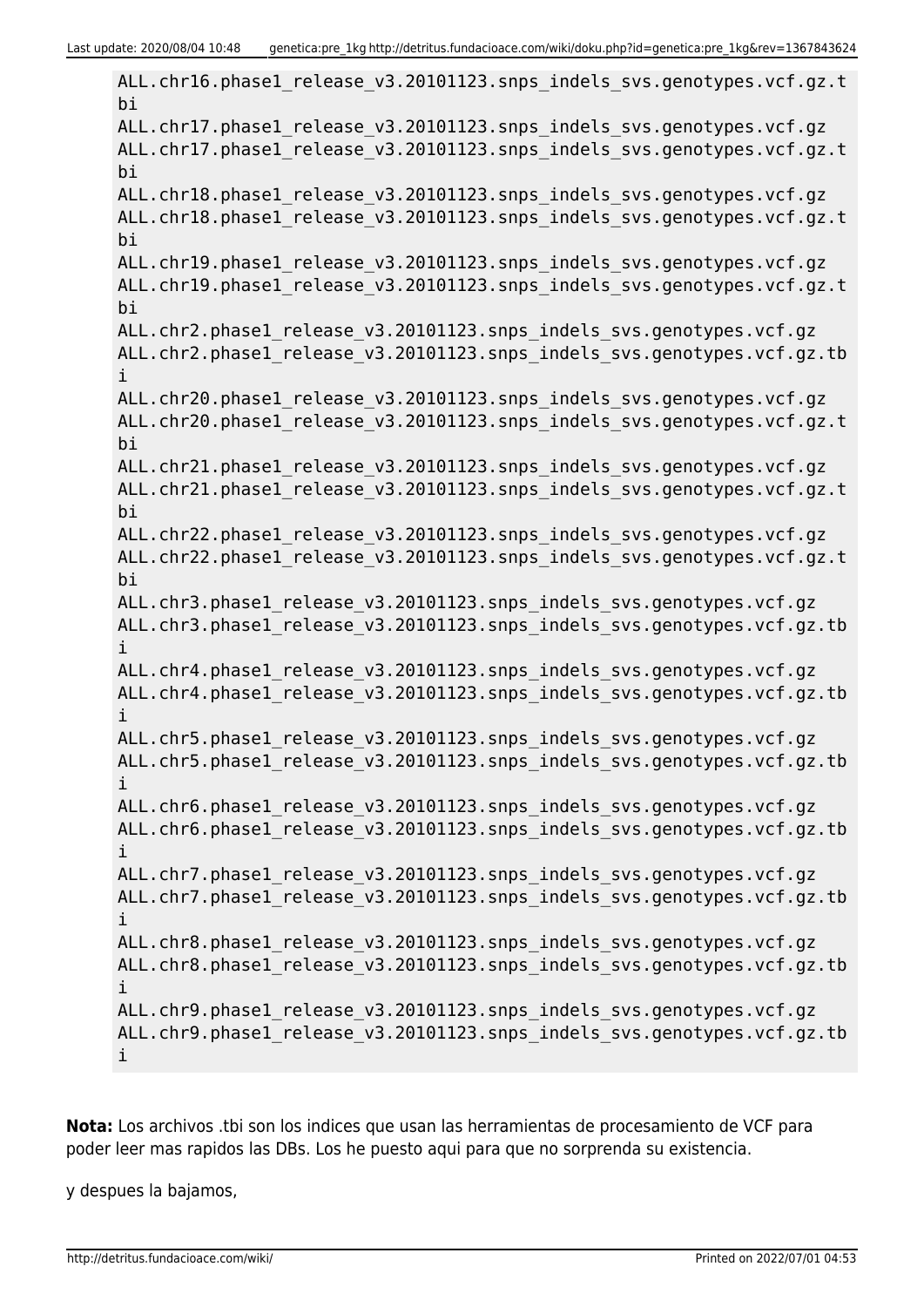```
alias fget='wget -U "Mozilla/5.0 (X11; Linux x86_64; rv:10.0.11)
Gecko/20121121 Firefox/10.0.11"';
for x in `cat files2download.txt`; do fget
ftp://ftp.1000genomes.ebi.ac.uk/vol1/ftp/release/20110521/$x ; done
```
## **Convirtiendo con vcf\_to\_ped\_converter.pl**

Una vez que tengamos los archivos vamos a buscar los conversores necesarios. La descripcion de como se convierte puede verse en <http://www.1000genomes.org/faq/can-i-convert-vcf-files-plinkped-format>

Hay dos scripts que son necesarios vcf to ped converter.pl y tabix. El primero es un script de perl cuya ultima version puede obtenerse de, [ftp://ftp.1000genomes.ebi.ac.uk/vol1/ftp/technical/browser/vcf\\_to\\_ped\\_converter/](ftp://ftp.1000genomes.ebi.ac.uk/vol1/ftp/technical/browser/vcf_to_ped_converter/)

El segundo es un paquete que forma parte de las [SAM Tools](http://samtools.sourceforge.net/) y que puede bajarse de [http://sourceforge.net/projects/samtools/files/tabix/.](http://sourceforge.net/projects/samtools/files/tabix/) La pagina de manual esa en <http://samtools.sourceforge.net/tabix.shtml>. Una vez bajado y **compilado** se debe configurar el PATH del usuario para que se tenga acceso a el. Todo esto está hecho en **detritus** y lo que faltaria por usuario es añadir el PATH al archivo ~/.bash profile. Algo así,

PATH=\$PATH:/opt/tabix

Cuando se intenta convertir los archivos que se han bajado da un error,

```
$ /opt/gntics/vcf_to_ped_convert.pl -vcf
/media/1000Genome/ALL.chr1.phase1 release v3.20101123.snps indels svs.genoty
pes.vcf.gz -sample_panel_file
/media/1000Genome/phase1_integrated_calls.20101123.ALL.panel -population CEU
-region 1:10583-249239465
[tabix] the index file either does not exist or is older than the vcf file.
Please reindex.
tabix exited with status 1 at /opt/gntics/vcf_to_ped_convert.pl line 198.
```
Lo que esta diciendo es que hay que reindexar el archivo. Esto se hace con,

```
tabix -p vcf
/media/1000Genome/ALL.chr1.phase1 release v3.20101123.snps indels svs.genoty
pes.vcf.gz
```
Despues de esto ya es posible convertir el archivo a formato ped,

```
$ /opt/gntics/vcf_to_ped_convert.pl -vcf
/media/1000Genome/ALL.chr1.phase1 release v3.20101123.snps indels svs.genoty
pes.vcf.gz -sample_panel_file
/media/1000Genome/phase1_integrated_calls.20101123.ALL.panel -population CEU
-population TSI -population IBS -region 1:10583-249239465
Created 1_10583-249239465.info and 1_10583-249239465.ped
```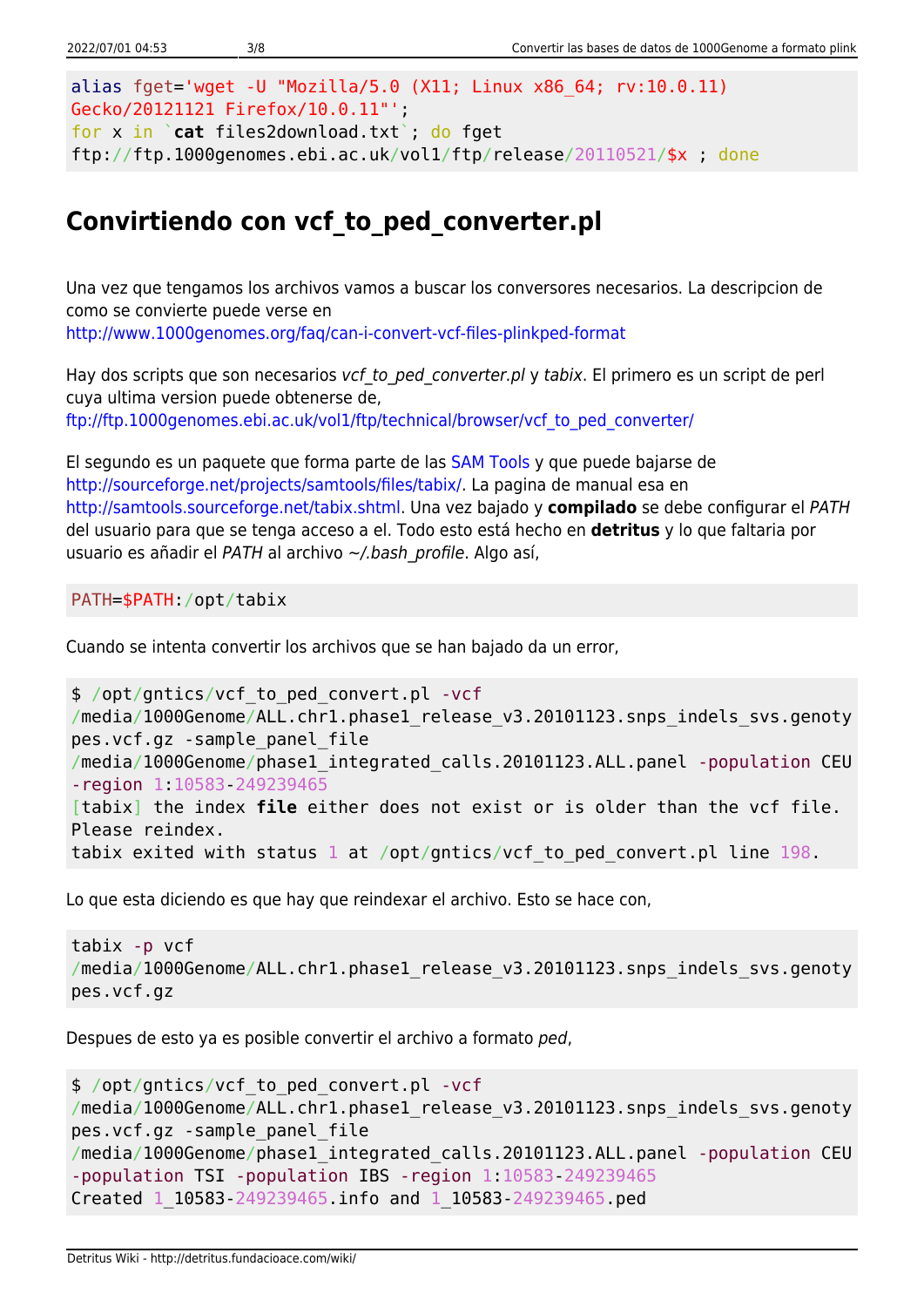Aqui va casi hemos terminado. Falta sólo convertir el archivo .info a un archivo .map. Esto se hace,

**awk** {'print "1 "\$1" 0 "\$2'} 1\_10583-249239465.info > 1\_10583-249239465.map

#### **batching**

Reindex:

```
for x in `cat files2download.txt | grep -v tbi`; do tabix -f -p vcf $x; done
```
Convert:

```
for x in `cat files2download.txt | grep -v tbi`;
do
chr=$(echo $x | sed 's/.*chr\(.*\)\.phase.*/\1/');
p0=$(zcat $x | grep "^$chr" | head -n 1 | awk {'print $2'});
pf=$(zcat $x | tail -n 1 | awk {'print $2'});
/opt/gntics/vcf to ped convert.pl -vcf *x -sample panel file
phase1_integrated_calls.20101123.ALL.panel -population CEU -population TSI -
population IBS -region $chr:$p0-$pf;
done;
```
info2map:

```
for x in *. info;
do
chr=$(echo $x | awk -F"_" {'print $1'});
awk -v chr="$chr" {'print chr" "$1" 0 "$2'} $x > ${x%.info}.map;
done;
```
### **Convirtiendo con VCFtools**

[VCFtools](http://vcftools.sourceforge.net/index.html) es una herramienta para manipular los archivos VCF. Entre otras cosas permite convertir a otros formatos tal y como se indica en la [documentacion.](http://vcftools.sourceforge.net/options.html) Tras bajar y **compilar** este paquete ha de añadirse al PATH del usuario en ~/.bash\_profile,

```
PATH=$PATH:/opt/vcftools_0.1.10/bin
```
Despues ejecutamos la conversión a tped, (la conversion a ped da problemas)

```
vcftools --gzvcf
ALL.chr9.phase1_release_v3.20101123.snps_indels_svs.genotypes.vcf.gz --
plink-tped --out chr9
```
y hacemos la traspuesta al mismo tiempo que el binario

plink --tped chr9.tped --tfam chr9.tfam --alleleACGT --make-bed --out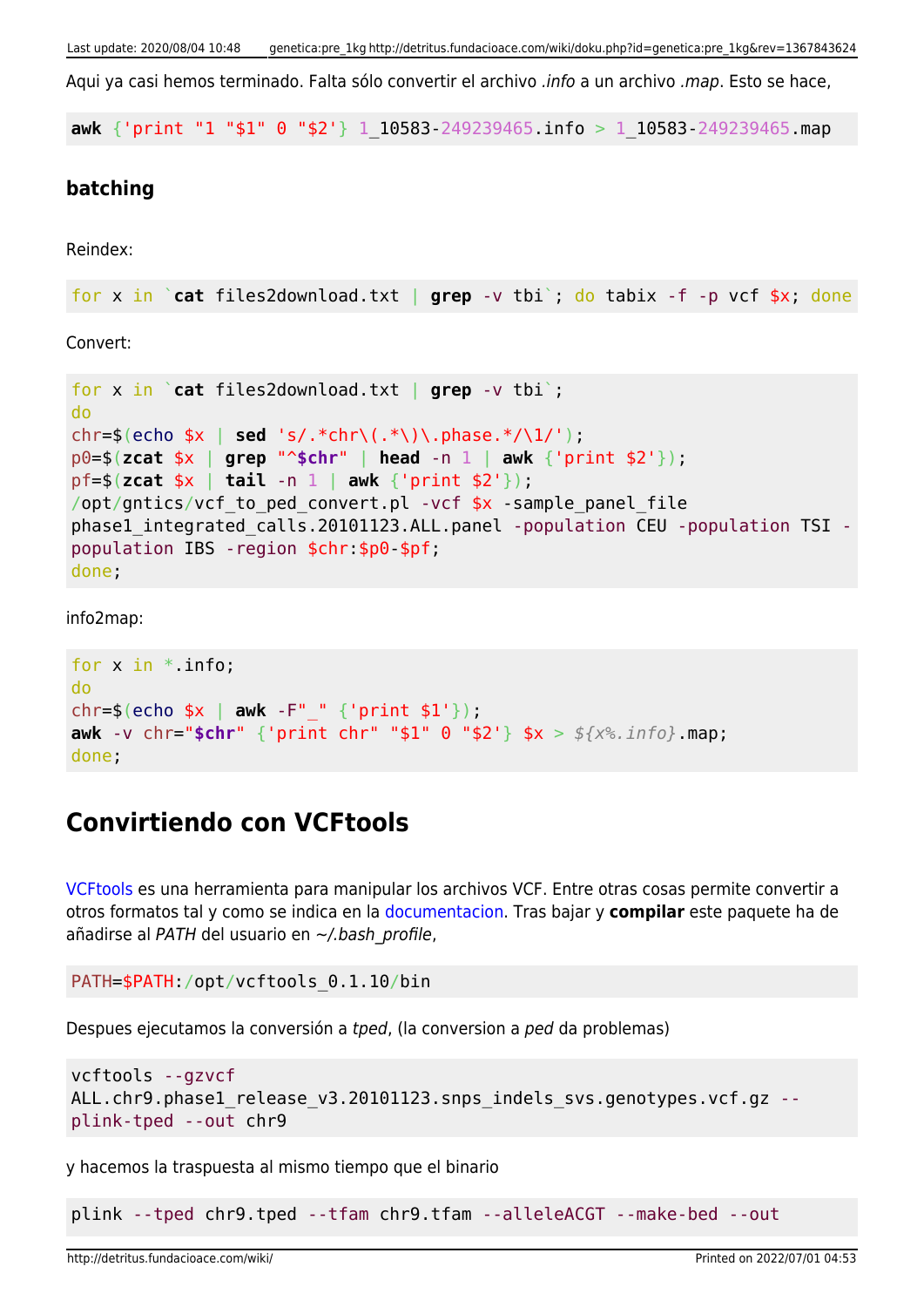#### chr9\_ok

#### **Ventajas**

- Puede convertirse **todo** el archivo vcf, no hay que especificar la poblacion.
- Tampoco hay que especificar las regiones a convertir.

#### **Desventajas**

• No hay una forma clara de especificar la poblacion target por lo que en principio hay que procesar todo junto (La cosa va a tardar bastante mas)

#### **batching**

Para correr esto por todos los archivos,

```
for x in `cat files2download.txt | grep -v tbi`;
do
chr=$(echo $x | sed 's/.*chr\(.*\)\.phase.*/\1/');
vcftools --gzvcf $x --plink-tped --out chr${chr}_tmp;
plink --tped chr${chr}_tmp.tped --tfam chr${chr}_tmp.tfam --alleleACGT --
make-bed --out all_chr${chr};
rm -rf chr${chr}_tmp.*;
done;
```
## **Preprocesando con plink**

Primero hay que recodificar los alelos a ACGT y de paso los pasamos a binario (solo es necesario si hemos converitdo con el primer metodo)

**Cuidado:** Hay que garantizar que el orden de los archivos sea el correcto para que el archivo resultante empiece por el cromosoma 1 (opcion -v de ls)

```
for x in * ped;
do
plink --file ${x%.ped} --out ${x%.ped} --alleleACGT --make-bed;
done;
```
Vamos a intentar juntarlos todos

```
afr=(`ls -v all_chr*.bed`);
for (( i=1; i<${#afr[@]}; i++ ));
do
x=${afr[$i]};
echo "${x} ${x%.bed}.bim ${x%.bed}.fam" >> allfiles.txt;
done;
x=${afr[0]};
plink --bfile ${x%.bed} --merge-list allfiles.txt --make-bed --out
```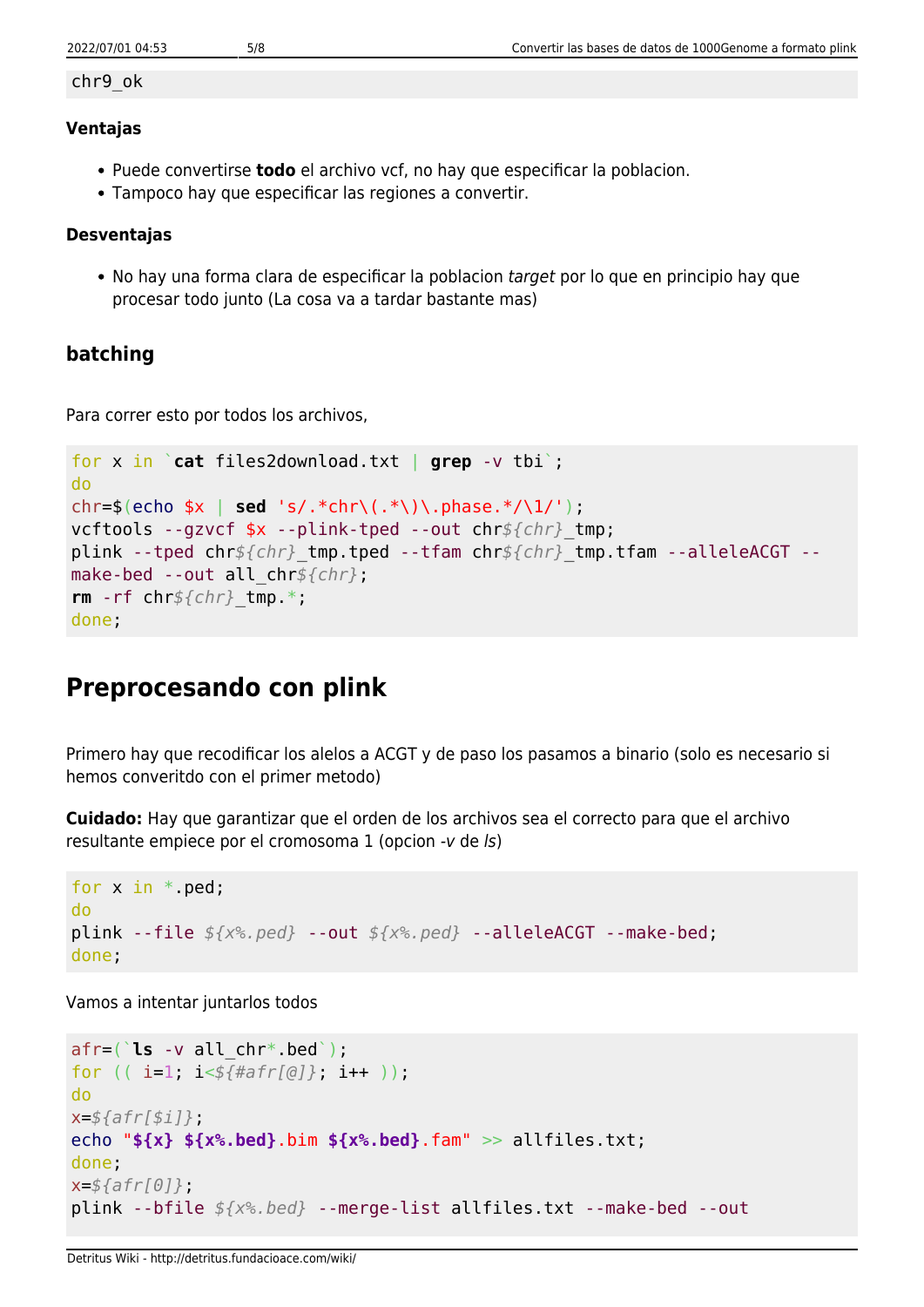1000genome\_CEU\_merged

## **Eligiendo solo los europeos**

```
$ awk {'if ($3=="EUR") print $1'}
/media/1000Genome/phase1_integrated_calls.20101123.ALL.panel >
individuals.txt
$ grep -f individuals.txt ../ALL/all_chr1.fam > eur_pop.txt
$ plink --bfile ../1000genome_all_merged --keep eur_pop.txt --make-bed --out
1000genome_eur
```
### **y ya ta**

Ahora hay que seguir fundiendo la DB que tenemos con nuestros datos: [para poder imputar](http://detritus.fundacioace.com/wiki/doku.php?id=genetica:plink_1kg_impute)

### **porqueria que puede pasar**

#### **DUPLICATE MARKERS FOUND**

```
$ vcftools --gzvcf
/media/1000Genome/ALL.chr22.phase1_release_v3.20101123.snps_indels_svs.genot
ypes.vcf.gz --plink-tped --out chr22_tmp && plink --tped chr22_tmp.tped --
tfam chr22_tmp.tfam --alleleACGT --make-bed --out all_chr22 && rm -rf
chr22_tmp.*
VCFtools - v0.1.10
(C) Adam Auton 2009
Parameters as interpreted:
     --gzvcf
/media/1000Genome/ALL.chr22.phase1 release v3.20101123.snps indels svs.genot
ypes.vcf.gz
     --out chr22_tmp
     --plink-tped
Using zlib version: 1.2.3
Versions of zlib >= 1.2.4 will be *much* faster when reading zipped VCF
files.
Reading Index file.
File contains 494328 entries and 1092 individuals.
Applying Required Filters.
After filtering, kept 1092 out of 1092 Individuals
After filtering, kept 494328 out of a possible 494328 Sites
Writing PLINK TPED file ... Writing PLINK TFAM file ... Done.
Run Time = 1231.00 seconds
```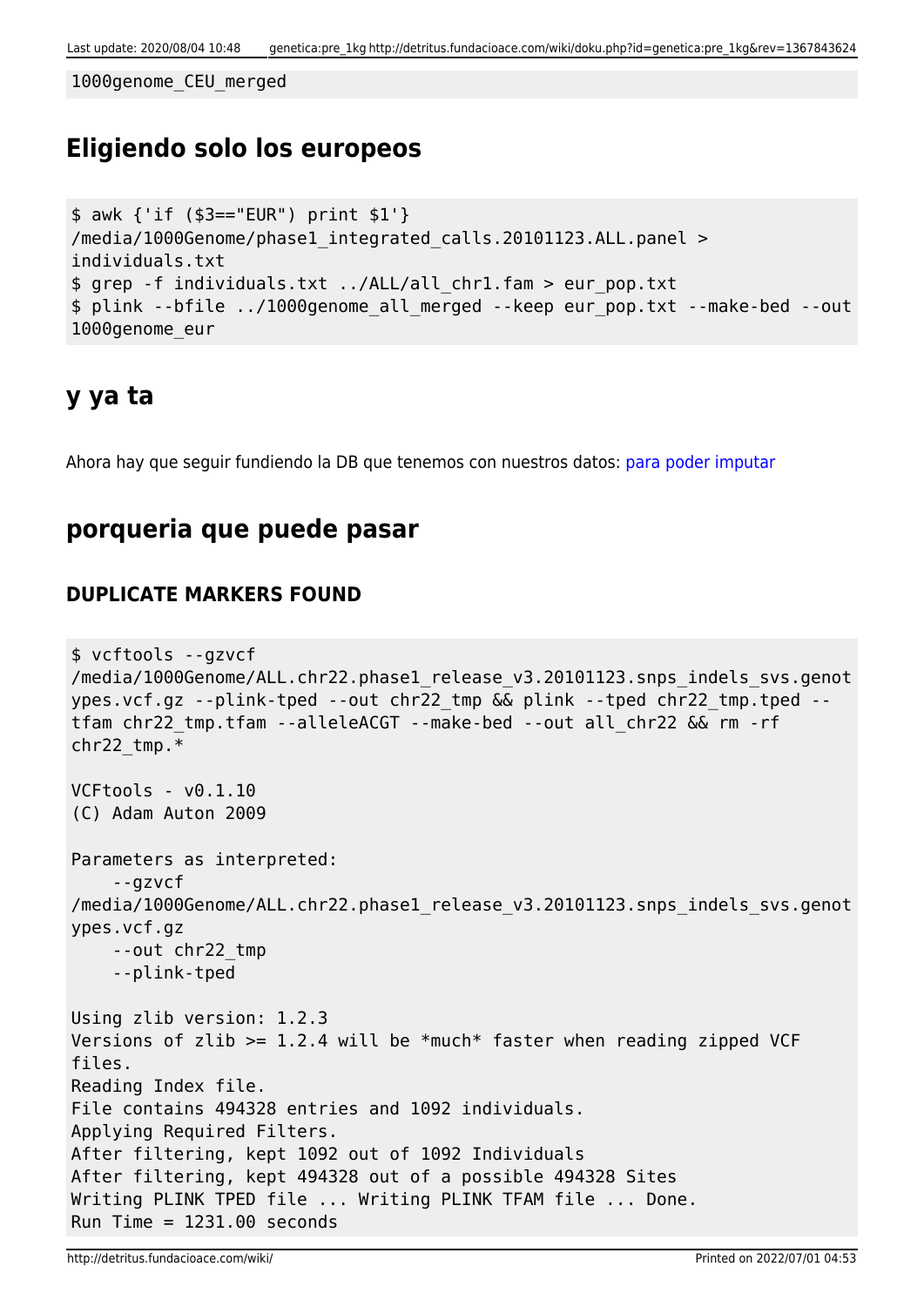@----------------------------------------------------------@ | PLINK! | v1.07 | 10/Aug/2009 | |----------------------------------------------------------| | (C) 2009 Shaun Purcell, GNU General Public License, v2 | |----------------------------------------------------------| For documentation, citation  $\&$  bug-report instructions:  $\|$ | http://pngu.mgh.harvard.edu/purcell/plink/ | @----------------------------------------------------------@ Web-based version check ( --noweb to skip ) Connecting to web... OK, v1.07 is current Writing this text to log file [ all chr22.log ] Analysis started: Thu May 2 09:37:16 2013 Options in effect: --tped chr22\_tmp.tped --tfam chr22\_tmp.tfam --alleleACGT --make-bed --out all\_chr22 Reading pedigree information from [ chr22 tmp.tfam ] 1092 individuals read from [ chr22 tmp.tfam ] 0 individuals with nonmissing phenotypes Assuming a disease phenotype (1=unaff, 2=aff, 0=miss) Missing phenotype value is also -9 0 cases, 0 controls and 1092 missing 0 males, 0 females, and 1092 of unspecified sex Warning, found 1092 individuals with ambiguous sex codes Writing list of these individuals to [ all chr22.nosex ] 494328 (of 494328) markers to be included from [ chr22\_tmp.tped ] \*\*\* WARNING \*\*\* DUPLICATE MARKERS FOUND \*\*\* Duplicate marker name found: [ rs11457237 ] Duplicate marker name found: [ rs113940759 ] Duplicate marker name found: [ rs71904485 ] Before frequency and genotyping pruning, there are 494328 SNPs 1092 founders and 0 non-founders found Total genotyping rate in remaining individuals is 1 0 SNPs failed missingness test ( GENO > 1 ) 0 SNPs failed frequency test (MAF < 0 ) After frequency and genotyping pruning, there are 494328 SNPs After filtering, 0 cases, 0 controls and 1092 missing After filtering, 0 males, 0 females, and 1092 of unspecified sex Writing pedigree information to [ all chr22.fam ] Writing map (extended format) information to [ all chr22.bim ] Writing genotype bitfile to [ all chr22.bed ] Using (default) SNP-major mode

Analysis finished: Thu May 2 09:41:48 2013